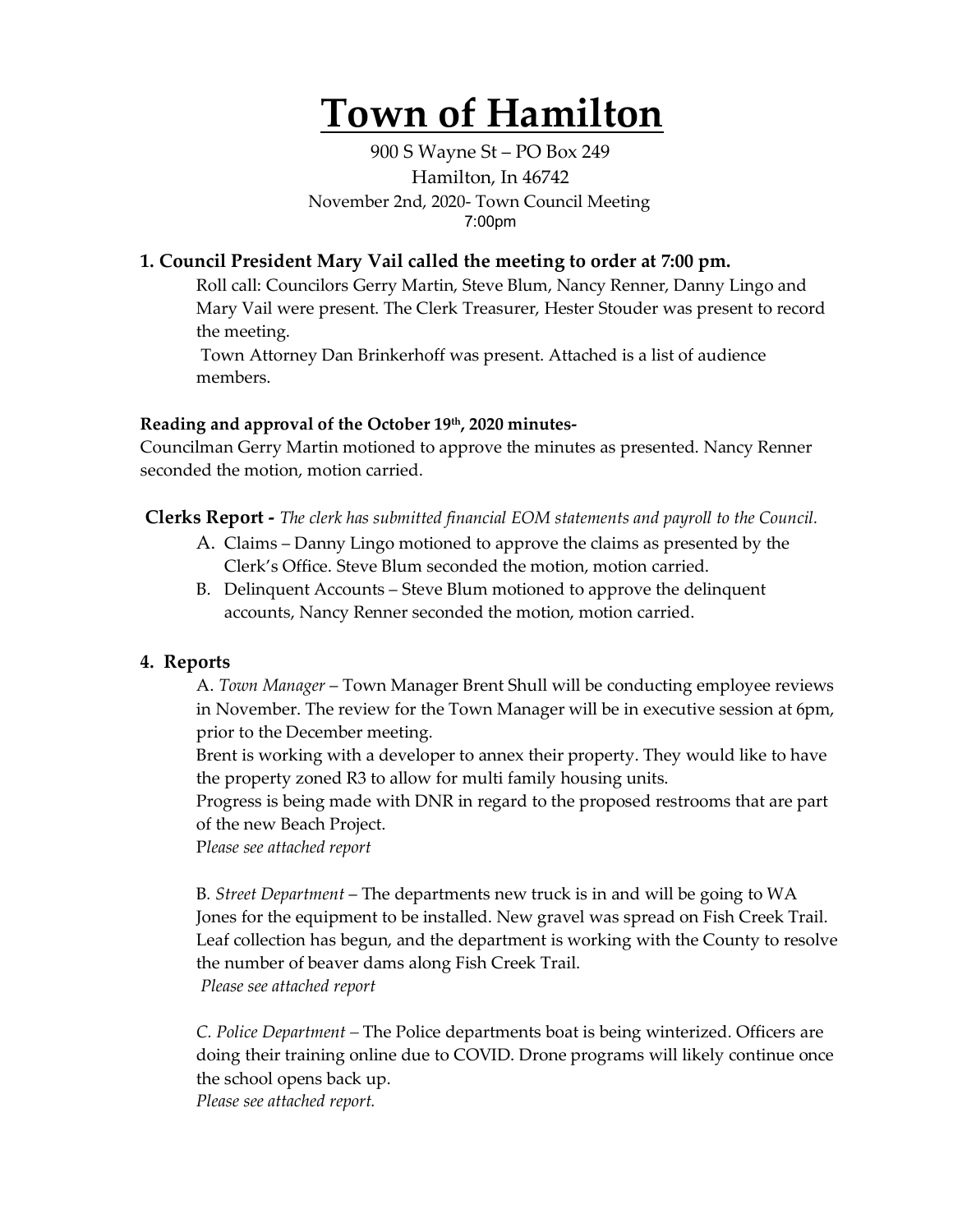C. *Water Department* – Brad is scheduled to take his exam in November. Brad is working with Ben to identify and reduce the water loss. Hydrant flushing is completed for the year. Brad received a plant alarm for the high surface pumps. When he investigated the problem, he found the breakers were blown. He called Clear Lake Electric to evaluate the problem. Everything is now working as it should and Brad, Brent, Clear Lake Electric and AEP are working together to make sure it won't continue to happen.

*Please see attached report.* 

#### **5. Old Business –**

A. Salary Ordinance 2020-2 –  $2<sup>nd</sup>$  &  $3<sup>rd</sup>$  reading – Gerry Martin motioned to suspend the rules and adopt Salary Ordinance 2020-2 on 2nd & 3rd reading. Nancy Renner seconded the motion, motion carried with unanimous approval.

B. 2020 Bonus Pay – Council President Mary Vail said she would abstain from voting due to her son being employed by the Town. However, she encouraged the Council to consider a bonus and hazard pay related to COVID. As the Council discussed various amount, Councilman Steve Blum motioned to approve an amount of \$250 per employee. As the discussion continued, Steve then amended his motion to increase to \$500 per employee and to call it a bonus, not hazard pay. Gerry Martin seconded the motion, motion carried with Mary abstaining.

C. 2021 Raise – The Council then went on to discuss raises for employees beginning in 2021. Marshal Jermey Warner and Town Manager Brent Shull provided recommendations for the Police Department as they are looking to hire a 5<sup>th</sup> officer. Brent provided new pay amounts for each officer; Jeremey suggested a flat \$2500 increase for each officer. The Council discussed the pros and cons of each amount. Councilwoman Nancy Renner motioned to approve \$2500 pay increase for each officer, starting in January of 2021. The motion died, as no one seconded the motion. Councilman Danny Lingo motioned to approve the pay amounts as recommended by Town Manager Brent Shull. Gerry Martin seconded the motion, motion passed unanimously. Those amounts are as follows; Marshal Warner - \$56,000, Frank Baldwin - \$52,000, Tom Frederick - \$48,000 and James West - \$46,000. The new hire pay will range from \$38,000 to \$57,200 annually.

Councilman Steve Blum motioned for the Police Department pay increases to start January 1<sup>st</sup>, 2021, Gerry Martin seconded the motion, motion carried.

The Council moved to the Street and Water departments and what type of raise for "cost of living" would be appropriate. The Council reviewed the history provided by the Clerk Treasurer. Councilman Steve Blum motioned for a 2.5% raise. The Council discussed the percentage and without getting a  $2<sup>nd</sup>$ , the motioned died. Councilman Danny Lingo asked for Brent's input, to which he replied a 3-4% raise would be in line with the County. He went on to say the suggested merit based raises would be between .50 and .75 per hour, but not exceed the 5% cap previously approved by the Council. Steve Blum then motioned to approve a 3% raise for employees for 2021. (Excluding the Police Department). Gerry Martin seconded the motion, motion carried. Councilman Danny Lingo opposed.